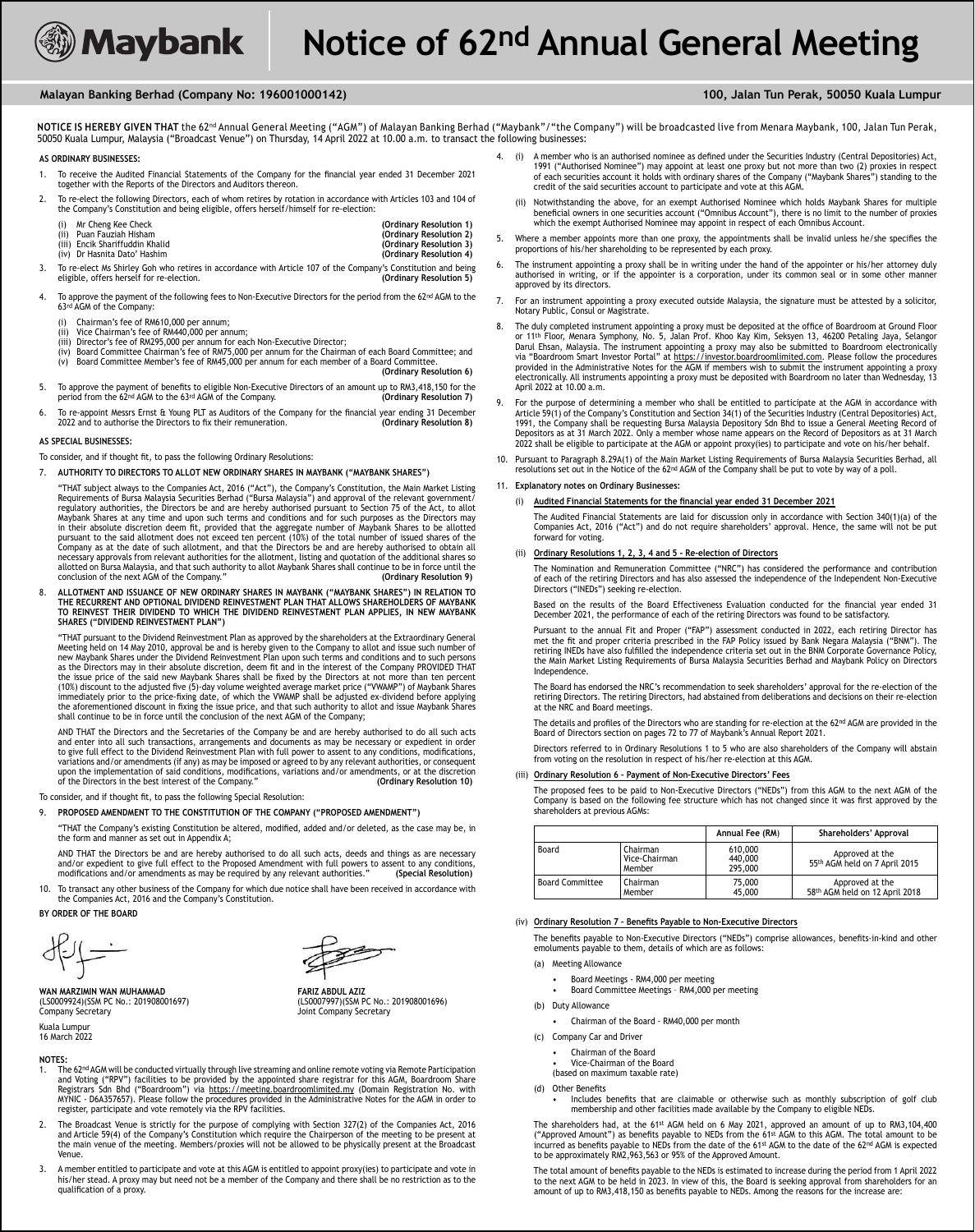# 11. **Explanatory notes on Ordinary Businesses: (cont'd.)**

### (iv) Ordinary Resolution 7 - Benefits Payable to Non-Executive Directors (cont'd.)

(i) Increase in number of Board members from 12 to 13 since December 2021;

(ii) Increase in number of members of certain Board Committees; and

(iii) Establishment of additional Board Committee i.e. Board Sustainability Committee.

The amount of benefits approved by the shareholders at the previous AGMs and the current proposal are set out as follows:

| <b>Benefits</b><br><b>Pavable to NEDs</b><br>(as approved<br>at AGM) | 58th AGM<br>held on<br>12 April 2018 | 59th AGM<br>held on | 60th AGM<br>held on<br>11 April 2019   26 June 2020 | 61st AGM<br>held on<br>6 May 2021 L | Approval to<br>be sought at<br>62nd AGM on<br>14 April 2022 |
|----------------------------------------------------------------------|--------------------------------------|---------------------|-----------------------------------------------------|-------------------------------------|-------------------------------------------------------------|
| Up to an amount of                                                   | RM3.104.400                          |                     |                                                     |                                     | RM3.418.150                                                 |

## (v) **Ordinary Resolution 8 – Re-appointment of Auditors and Audit Fees**

 The Audit Committee of the Board ("ACB") had, at its meeting held on 1 November 2021, conducted an annual review of the suitability and independence of the external auditors, Messrs Ernst & Young PLT pursuant to Maybank Group's Framework on Appointment of External Auditors for Statutory Audit and Non-Audit Services. In its assessment, the ACB considered several factors which include the following:

- (a) Level of knowledge, capabilities, experience of the professional staff assigned to the audit and quality of previous work undertaken by the firm;
- (b) Quality of performance and level of engagement with the ACB;
- (c) Ability to provide constructive observations, implications and recommendations in areas requiring improvements;
- (d) Appropriateness of audit approach and the effectiveness of audit planning;

Report.

- (e) Ability to perform audit work within agreed timeframe;<br>(f) Independence and objectivity of the external auditors Independence and objectivity of the external auditors when interpreting standards/policies adopted
- by the Company and the level of non-audit services rendered by the external auditors; and (g) The external auditors' governance and leadership structure as well as measures undertaken by the external auditors to uphold audit quality and manage risks, as set out in the Annual Transparency

Being satisfied with the performance, technical competency, audit approach as well as audit independence of Messrs Ernst & Young PLT, the ACB has recommended the appointment of Messrs Ernst & Young PLT as external auditors of the Company for the financial year ending 31 December 2022 ("FY2022").

 The Board had, at its meeting held on 25 November 2021, endorsed the ACB's recommendation for the shareholders' approval to be sought at the 62<sup>nd</sup> AGM on the appointment of Messrs Ernst & Young PLT as external auditors of the Company for FY2022.

The Board is also seeking shareholders' approval to authorise the Directors to fix the remuneration of the external auditors for FY2022.

#### **12. Explanatory notes on Special Businesses:**

(i) **Ordinary Resolution 9 - Authority to Directors to Allot Shares** 

 The proposed Ordinary Resolution 9 is a general mandate to be obtained from the shareholders of the Company at this AGM and if passed, will empower the Directors pursuant to Section 75 of the Companies Act,<br>2016 ("Act") to allot Maybank Shares of up to an aggregate amount not exceeding ten percent (10%) of the<br>issued sha a general meeting. This general mandate, unless revoked or varied at a general meeting, will expire at the conclusion of the next AGM of the Company.

The general mandate, if granted, will provide the Company the flexibility to undertake any share issuance<br>without having to convene a general meeting and thereby reducing administrative time and costs associated with the convening of additional general meeting(s). The general mandate is to allow for possible share issue<br>and/or fund raising exercises including placement of shares for the purpose of funding current and/or future<br>inv involving equity deals which may require the Company to allot and issue new Maybank Shares on an urgent<br>basis. In any event, the exercise of the mandate is only to be undertaken if the Board considers it to be in<br>the best

 The Company has not issued any new Maybank Shares under the general mandate for allotment of shares pursuant to Section 75 of the Act which was approved at the 61st AGM held on 6 May 2021 and which will lapse at the conclusion of this AGM.

## (ii) **Ordinary Resolution 10 – Allotment of Shares in relation to Dividend Reinvestment Plan**

 This proposed Ordinary Resolution 10 if passed, will give authority to the Directors to allot and issue Maybank Shares pursuant to the Dividend Reinvestment Plan in respect of dividends declared after this AGM, and such authority shall expire at the conclusion of the next AGM of the Company.

 (iii) **Special Resolution – Proposed Amendment to the Constitution of the Company ("Proposed Amendment")** This proposed Special Resolution if passed, will give full effect to the Proposed Amendment as set out in Appendix A which is circulated together with this Notice. A copy of Appendix A is also available for download from Maybank Group's corporate website at www.maybank.com/ar.

The rationale for the Proposed Amendment is mainly:

- (a) To update the Constitution so as to be in line with the amendments made to the Companies Act, 2016 (including Frequently Asked Questions (FAQs) on Virtual General Meetings issued by the Companies<br>Commission of Malaysia), Guidance Note and FAQs on the Conduct of General Meetings for Listed Issuers<br>issued by the Securitie
- (b) the securities commission and other relevant regalatory provisions,<br>To streamline and ensure consistency throughout the Company's Constitution; and  $(c)$  To enhance administrative efficiency.

**Statement Accompanying Notice of 62nd Annual General Meeting** (Pursuant to Paragraph 8.27(2) of the Main Market Listing Requirements of Bursa Malaysia Securities Berhad)

1. **Directors who are standing for re-election at the 62nd AGM**

The details of the Directors who are standing for re-election at the 62<sup>nd</sup> AGM are provided in the Board of Directors section on pages 72 to 77. Details of their interests in the securities of Maybank are set out in the Analysis of Shareholdings section on page 115.

2. **Authority to Directors to Allot Shares**

 Details on the authority to allot shares in Maybank pursuant to Section 75 of the Companies Act, 2016 are provided under the explanatory notes on special businesses in the Notice of the 62<sup>nd</sup> AGM.

# **In Humanising Financial Services, we are making time to make a difference.**

The **Maybank Global Sustainable Equity-I Fund** is a socially and environmentally responsible fund that is also Shariah-compliant.

Taking a high-conviction approach to portfolio construction, the fund provides opportunities for investors who are looking to potentially achieve income and capital growth by investing primarily in a portfolio of Shariah ESG equities.

We believe that long-term returns begin with sustainability principles and social responsibility. Join us to make a lasting impact.

Disclaimer: Investors are advised to request, read and understand the prospectus of the Fund before deciding to invest. The prospectus for Maybank Global Sustainable Equity-I Fund dated 25 August 2020 and its supplementari



To learn more about Maybank Global Sustainable Equity-I Fund, please visit maybank-am.com.my/esg or scan for more info.

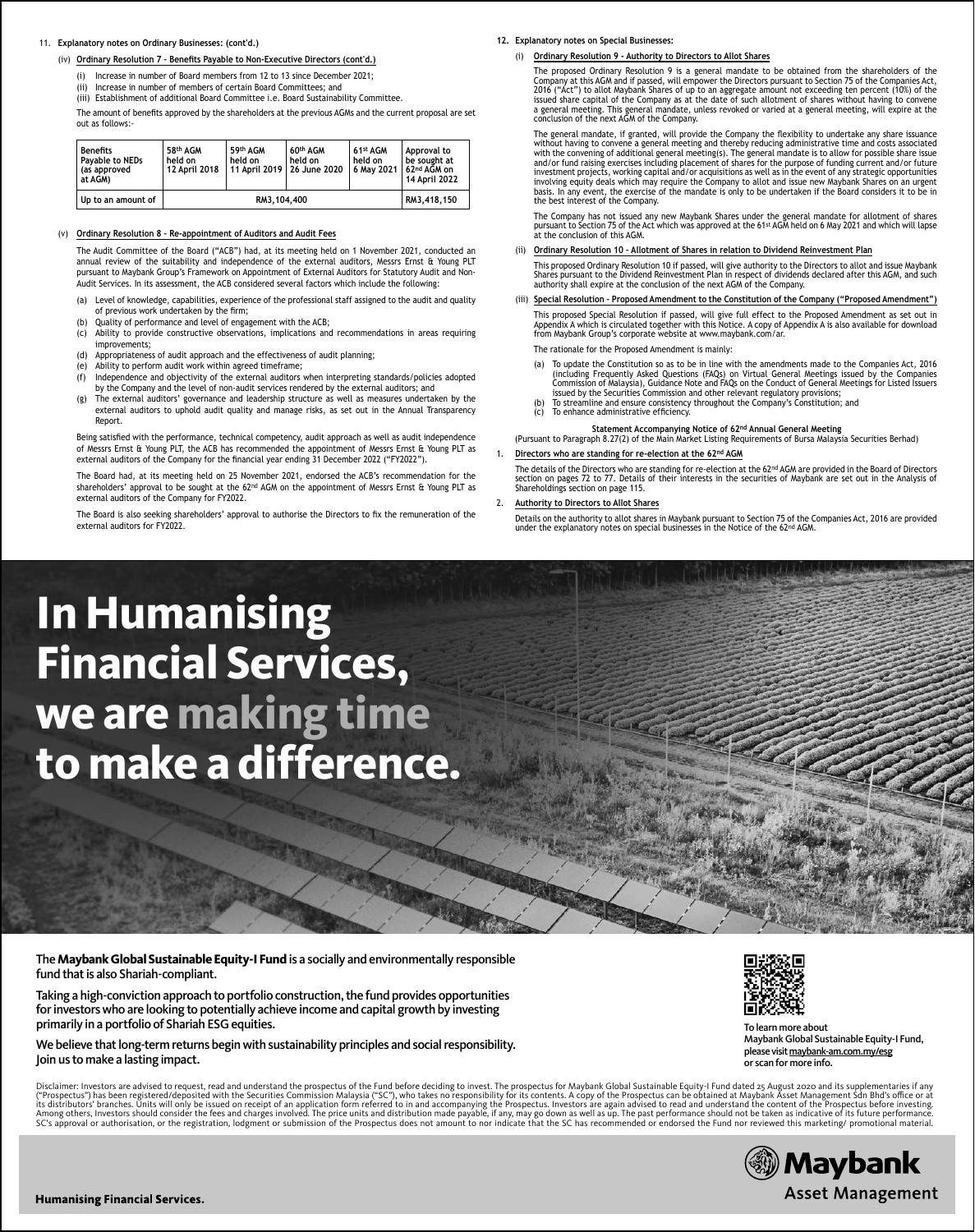# **Malayan Banking Berhad (No. Syarikat: 196001000142) 100, Jalan Tun Perak, 50050 Kuala Lumpur**

**DENGAN INI DIMAKLUMKAN BAHAWA** Mesyuarat Agung Tahunan ("AGM") ke-62 Malayan Banking Berhad ("Maybank"/"Syarikat") akan disiarkan secara langsung dari Menara Maybank, 100, Jalan Tun Perak, 50050 Kuala Lumpur, Malaysia ("Lokasi Siaran") pada hari Khamis, 14 April 2022, 10.00 pagi untuk tujuan melaksanakan urusan-urusan berikut: **URUSAN BIASA:** 4. (i) Seorang ahli yang merupakan seorang penama yang diberi kuasa sepertimana ditakrifkan di bawah Akta

- 1. Untuk menerima Penyata Kewangan Syarikat yang telah diaudit bagi tempoh kewangan berakhir pada 31 Disember 2021 bersama dengan laporan-laporan Lembaga Pengarah dan Juruaudit.
- 2. Untuk melantik semula para Pengarah berikut yang bersara mengikut giliran selaras dengan Artikel 103 dan 104 Perlembagaan Syarikat dan oleh kerana layak, menawarkan diri mereka untuk dilantik semula:
	- (i) Encik Cheng Kee Check **(Resolusi Biasa 1)** (ii) Puan Fauziah Hisham **(Resolusi Biasa 2)**
	-
- (iii) Encik Shariffuddin Khalid **(Resolusi Biasa 3)** (iv) Dr Hasnita Dato' Hashim 3. Untuk melantik semula Cik Shirley Goh yang bersara selaras dengan Artikel 107 Perlembagaan Syarikat dan oleh kerana layak, menawarkan diri untuk dilantik semula.
- 4. Untuk meluluskan pembayaran yuran berikut kepada para Pengarah Bukan Eksekutif untuk tempoh daripada AGM ke-62 hingga AGM ke-63 Syarikat:
	- Yuran Pengerusi sebanyak RM610,000 setahun;
	-
	- (ii) Yuran Timbalan Pengerusi sebanyak RM440,000 setahun;<br>(iii) Yuran Pengarah sebanyak RM295,000 setahun bagi setiap Pengarah Bukan Eksekutif;<br>(iv) Yuran Pengerusi Jawatankuasa Lembaga sebanyak RM75,000 setahun bagi P
	- Lembaga; dan (v) Yuran Ahli Jawatankuasa Lembaga sebanyak RM45,000 setahun bagi setiap ahli Jawatankuasa Lembaga.
- **(Resolusi Biasa 6)** 5. Untuk meluluskan jumlah sehingga RM3,418,150 sebagai pembayaran manfaat kepada para Pengarah Bukan Eksekutif yang layak untuk tempoh daripada AGM ke-62 hingga AGM ke-63 Syarikat. **(Resolusi Biasa 7)**
- 6. Untuk melantik semula Tetuan Ernst & Young PLT sebagai Juruaudit Syarikat bagi tahun kewangan berakhir 31 Disember 2022 dan memberi kuasa kepada para Pengarah untuk menetapkan ganjaran mereka.

**(Resolusi Biasa 8)**

# **URUSAN KHAS:**

Untuk mempertimbangkan dan sekiranya bersesuaian, meluluskan Resolusi Biasa berikut:

7. **MEMBERI KUASA KEPADA PARA PENGARAH UNTUK MEMPERUNTUKKAN SAHAM BIASA BARU MAYBANK ("SAHAM MAYBANK")**

 "BAHAWA tertakluk kepada Akta Syarikat, 2016 ("Akta"), Perlembagaan Syarikat, Keperluan Penyenaraian Pasaran Utama Bursa Malaysia Securities Berhad ("Bursa Malaysia") dan kelulusan pihak berkuasa/pengawalselia Kerajaan berkaitan, para Pengarah adalah diberikan kuasa menurut Seksyen 75, Akta, untuk memperuntukkan Saham Maybank pada bila-bila masa dan mengikut sebarang terma dan syarat-syarat dan untuk tujuan tertentu, mengikut budi bicara mutlak para Pengarah, dengan syarat bahawa jumlah agregat saham yang akan diperuntukkan menurut peruntukan tersebut, tidak melebihi sepuluh peratus (10%) daripada jumlah modal saham Syarikat pada tarikh peruntukan tersebut dan bahawa para Pengarah adalah dan dengan ini diberi kuasa untuk mendapatkan kesemua kelulusan yang diperlukan daripada pihak berkuasa yang berkaitan untuk peruntukan, penyenaraian dan<br>sebut harga saham tambahan yang diperuntukkan di Bursa Malaysia, dan kuasa untuk memperuntukkan saham itu<br>akan ter

8. **PERUNTUKAN DAN TERBITAN SAHAM BIASA BARU DALAM MAYBANK ("SAHAM MAYBANK") BERKAITAN PELAN**  PELABURAN SEMULA DIVIDEN BERULANG DAN PILIHAN YANG MEMBENARKAN PEMEGANG SAHAM MAYBANK<br>UNTUK MELABUR SEMULA DIVIDEN MEREKA DI MANA PELAN PELABURAN SEMULA DIVIDEN DIGUNAPAKAI, **DALAM SAHAM BARU MAYBANK ("PELAN PELABURAN SEMULA DIVIDEN")**

 "BAHAWA menurut Pelan Pelaburan Semula Dividen seperti diluluskan oleh pemegang saham pada Mesyuarat Agung Luar Biasa pada 14 Mei 2010, kelulusan diberikan kepada Syarikat untuk memperuntukkan dan menerbitkan<br>sejumlah Saham Baru Maybank mengikut Pelan Pelaburan Semula Dividen seiring dengan terma-terma dan syaratsyarat dan kepada mereka yang berkenaan mengikut budi bicara mutlak para Pengarah dan untuk kepentingan Syarikat DENGAN SYARAT harga terbitan Saham Baru Maybank ditetapkan oleh Pengarah tidak lebih daripada sepuluh peratus (10%) diskaun pada penyelarasan nilai harga pasaran purata wajaran lima (5) hari ("VWAMP") bagi Saham Maybank sejurus sebelum tarikh penetapan harga, yang mana VWAMP diselaraskan sebagai ex-dividen<br>sebelum menggunapakai diskaun yang disebutkan dalam penetapan harga terbitan, dan bahawa kuasa untuk<br>memperuntukkan yang berikutnya;

 DAN BAHAWA Pengarah dan Setiausaha Syarikat adalah dan dengan ini diberi kuasa untuk melakukan tindakan dan melaksanakan urusniaga seumpamanya, urusan-urusan dan dokumen-dokumen yang mungkin diperlukan atau memanfaatkan untuk memberi kesan sepenuhnya terhadap Pelan Pelaburan Semula Dividen dengan kuasa sepenuhnya untuk mengizinkan sebarang syarat, pengubahsuaian, variasi dan/atau pindaan (jika ada) yang mungkin dikenakan atau dipersetujui oleh mana-mana pihak berkuasa, atau akibat daripada pelaksanaan syarat, pengubahsuaian, variasi dan/atau pindaan, atau atas budi bicara para Pengarah dalam membuat keputusan terbaik untuk Syarikat.'

Untuk mempertimbangkan dan sekiranya bersesuaian, meluluskan Resolusi Khas berikut:

#### 9. **CADANGAN PINDAAN KEPADA PERLEMBAGAAN SYARIKAT ("CADANGAN PINDAAN")**

 "BAHAWA Perlembagaan Syarikat yang sedia ada diubah, diubahsuai, ditambah dan/atau dipotong mengikut kesesuaian dalam bentuk dan cara seperti yang dinyatakan dalam Lampiran A;

 DAN BAHAWA para Pengarah adalah dan dengan ini diberi kuasa untuk melakukan tindakan, perbuatan dan perkara yang diperlukan dan/atau memanfaatkan untuk memberi kesan sepenuhnya terhadap Cadangan Pindaan dengan kuasa sepenuhnya untuk mengizinkan sebarang syarat, pengubahsuaian dan/atau pindaan menurut keperluaan mana-mana pihak berkuasa yang berkenaan." **(Resolusi Khas)**

10. Untuk melaksanakan sebarang urusan-urusan lain Syarikat yang mana notis mengenainya telah diterima selaras dengan Akta Syarikat, 2016 dan Perlembagaan Syarikat.

**DENGAN PERINTAH LEMBAGA PENGARAH**

**WAN MARZIMIN WAN MUHAMMAD**<br>(LS0009924)(SSM PC No.: 201908001697)<br>Setiausaha Syarikat bersama Syarikat (Setiausaha Bersama Syarikat bersama Syarikat (LS0009924)(SSM PC No.: 201908001697) (LS0007997)(SSM PC No.: 201908001696) Setiausaha Syarikat Setiausaha Bersama Syarikat Kuala Lumpur 16 Mac 2022

#### **NOTA-NOTA:**

- 1. AGM ke-62 Syarikat akan dilaksanakan secara virtual melalui penstriman langsung dan pengundian dalam talian menggunakan kemudahan Penyertaan dan Pengundian Jauh ("RPV") yang akan disediakan oleh pendaftar saham<br>yang dilantik untuk AGM ini iaitu Boardroom Share Registrars Sdn Bhd ("Boardroom") menerusi <u>https://meeting.</u><br><u>boardro</u> dalam Nota-nota Pentadbiran untuk AGM bagi mendaftar, menyertai dan mengundi secara jauh menggunakan kemudahan RPV.
- 2. Lokasi Penyiaran adalah semata-mata untuk tujuan mematuhi Seksyen 327(2) Akta Syarikat, 2016 dan Artikel 59(4) Perlembagaan Syarikat yang mewajibkan Pengerusi Mesyuarat hadir di lokasi utama mesyuarat. Ahli/proksi tidak dibenarkan hadir di Lokasi Siaran.
- 3. Setiap ahli yang berhak menyertai dan mengundi di AGM ini boleh melantik proksi atau proksi-proksi untuk<br>menyertai mesyuarat dan mengundi bagi pihaknya. Proksi itu tidak semestinya seorang ahli Syarikat ini dan tiada<br>
- Industri Sekuriti (Pendeposit Pusat), 1991 ("Penama Diberi Kuasa"), berhak melantik sekurang-kurangnya<br>satu proksi tetapi tidak melebihi dua (2) proksi bagi setiap satu akaun sekuriti yang dipegangnya yang masih berbaki kredit saham-saham biasa Syarikat ("Saham Maybank") bagi akaun sekuriti berkenaan untuk menyertai dan mengundi di AGM ini.
- (ii) Meskipun di atas, seorang Penama Diberi Kuasa dikecualikan, yang memegang saham biasa dalam Syarikat untuk beberapa pemilik bermanfaat dalam satu akaun sekuriti ("Akaun Omnibus"), tidak ada sebarang had kepada bilangan proksi yang boleh dilantik oleh Penama Diberi Kuasa dikecualikan bagi setiap Akaun Omnibus yang dipegangnya.
- 5. Sekiranya seorang ahli melantik lebih daripada seorang proksi, perlantikan tersebut hanya sah sekiranya beliau menyatakan bahagian pegangan yang diwakili oleh setiap proksi.
- 6. Suratcara pelantikan proksi hendaklah dibuat secara bertulis oleh pelantik atau wakil yang telah diberikan kuasa secara bertulis, atau jika pelantik adalah sebuah perbadanan, suratcara pelantikan proksi itu mestilah mempunyai meterai syarikat atau sebarang cara yang diluluskan oleh para pengarah perbadanan tersebut.
- 7. Bagi Borang Proksi yang telah disempurnakan di luar Malaysia, tanda tangannya mestilah disahkan oleh peguamcara, Notari Awam, Konsul atau Majistret.
- 8. Suratcara pelantikan proksi yang lengkap mestilah dihantarkan ke pejabat Boardroom di Tingkat Bawah atau Tingkat 11, Menara Symphony, No. 5, Jalan Prof. Khoo Kay Kim, Seksyen 13, 46200 Petaling Jaya, Selangor Darul Ehsan, Malaysia. Suratcara pelantikan proksi juga boleh diserahkan kepada Boardroom secara elektronik melalui "Boardroom Smart Investor Portal" di <u>https://investor.boardroomlimited.com</u>. Sila ikuti prosedur yang disediakan<br>di dalam Nota-nota Pentadbiran untuk AGM sekiranya ahli-ahli ingin menyerahkan suratcara pelantikan proksi secara elektronik. Kesemua suratcara pelantikan proksi mestilah diserahkan kepada Boardroom selewat-lewatnya pada hari Rabu, 13 April 2022, jam 10.00 pagi.
- 9. Bagi tujuan menentukan ahli yang berhak menghadiri AGM menurut Artikel 59(1) Perlembagaan Syarikat dan Seksyen 34(1) Akta Industri Sekuriti (Pendeposit Pusat), 1991, Syarikat akan memohon kepada Bursa Malaysia Depository Sdn Bhd untuk mengeluarkan satu Rekod Mesyuarat Am Pendeposit pada tarikh berakhir 31 Mac 2022. Hanya ahli-ahli yang namanya terdapat dalam Rekod Pendeposit pada tarikh berakhir 31 Mac 2022 adalah layak untuk menghadiri AGM atau melantik proksi/proksi-proksi untuk menyertai dan mengundi bagi pihaknya.
- 10. Selaras dengan Perenggan 8.29A(1) Keperluan Penyenaraian Pasaran Utama Bursa Malaysia Securities Berhad, kesemua resolusi yang dinyatakan di dalam Notis AGM ke-62 Syarikat akan diundi melalui tinjauan pengundian.

# 11. **Nota-nota penjelasan kepada Urusan Biasa:**

- (i) **Penyata Kewangan yang telah diaudit bagi tahun kewangan berakhir 31 Disember 2021** Penyata Kewangan yang telah diaudit dibentangkan bagi tujuan perbincangan sahaja mengikut Seksyen 340(1)(a) Akta Syarikat 2016 dan tidak memerlukan kelulusan para pemegang saham, dan tidak akan dikemukakan
	- (ii) **Resolusi Biasa 1, 2, 3, 4 dan 5 Pelantikan Semula Pengarah**

 Jawatankuasa Pencalonan dan Ganjaran ("NRC") telah mempertimbangkan prestasi dan sumbangan setiap Pengarah yang akan bersara dan juga telah menilai kebebasan para Pengarah Bukan Eksekutif Bebas yang menawarkan diri untuk dilantik semula.

 Berdasarkan hasil Penilaian Keberkesanan Lembaga yang telah dilaksanakan untuk tahun kewangan berakhir 31 Disember 2021, prestasi setiap Pengarah yang akan bersara didapati memuaskan.

 Menurut penilaian Layak dan Sesuai ("FAP") tahunan yang dijalankan pada 2022, setiap Pengarah yang bersara telah memenuhi kriteria layak dan sesuai yang ditetapkan dalam Dasar FAP terbitan Bank Negara Malaysia<br>("BNM"). Pengarah Bukan Eksekutif Bebas yang akan bersara juga telah memenuhi kriteria kebebasan yang<br>ditetapkan dalam

 Lembaga Pengarah menyokong saranan NRC ke atas pelantikan semula para Pengarah yang akan bersara. Para Pengarah yang akan bersara telah mengecualikan diri daripada sebarang pertimbangan dan keputusan<br>berkaitan pelantikan semula mereka, di mesyuarat NRC dan Lembaga Pengarah.

Butiran dan profil para Pengarah yang menawarkan diri untuk pelantikan semula pada AGM ke-62 disediakan di bahagian Lembaga Pengarah pada halaman 72 ke 77 Laporan Tahunan Maybank 2021.

 Para Pengarah yang dirujuk di dalam Resolusi Biasa 1 hingga 5 yang juga merupakan pemegang saham Syarikat akan mengecualikan diri mereka daripada mengundi di dalam resolusi yang berkaitan dengan pelantikan semula mereka di dalam AGM ini.

# (iii) **Resolusi Biasa 6 – Pembayaran Yuran Pengarah Bukan Eksekutif**

 Cadangan yuran untuk dibayar kepada para Pengarah Bukan Eksekutif ("NED") dari AGM ini ke AGM Syarikat yang berikutnya adalah berdasarkan struktur yuran berikut dan ianya tidak berubah sejak pertama kali struktur ini diluluskan oleh para pemegang saham pada AGM sebelumnya:

|                         |                                         | Yuran Tahunan (RM)                                                                         | Kelulusan Para Pemegang Saham                                         |
|-------------------------|-----------------------------------------|--------------------------------------------------------------------------------------------|-----------------------------------------------------------------------|
| Lembaga                 | Pengerusi<br>Timbalan Pengerusi<br>Ahli | 610,000<br>440,000<br>295,000                                                              | Diluluskan pada AGM ke-55<br>yang telah diadakan<br>pada 7 April 2015 |
| Jawatankuasa<br>Lembaga | Pengerusi<br>Ahli                       | 75,000<br>Diluluskan pada AGM ke-58<br>yang telah diadakan<br>45,000<br>pada 12 April 2018 |                                                                       |

# (iv) **Resolusi Biasa 7 – Manfaat Berbayar Kepada Para Pengarah Bukan Eksekutif**

 Manfaat yang berbayar kepada para Pengarah Bukan Eksekutif ("NED") terdiri daripada elaun, manfaat berupa benda dan emolumen lain, yang mana butirannya adalah seperti berikut: (a) Elaun Mesyuarat

- - Ahli-ahli Lembaga RM4,000 setiap mesyuarat Ahli-ahli Jawatankuasa Lembaga RM4,000 setiap mesyuarat
- (b) Elaun Tugasan
	- Pengerusi Lembaga Pengarah RM40,000 sebulan
- (c) Kereta Syarikat dan Pemandu
	- Pengerusi Lembaga Pengarah
	- Timbalan Pengerusi Lembaga Pengarah
	- (berdasarkan kadar boleh dikenakan cukai maksimum)
- (d) Manfaat Lain
	- Merangkumi manfaat yang boleh dituntut atau sebaliknya seperti langganan bulanan keahlian kelab golf dan kemudahan-kemudahan lain yang disediakan oleh Syarikat bagi NED yang layak.

AGM ke-61 yang telah diadakan pada 6 Mei 2021, para pemegang saham telah meluluskan jumlah RM3,104,400 ("Jumlah Diluluskan") sebagai manfaat yang perlu dibayar kepada NED daripada AGM ke-61<br>hingga AGM ini. Jumlah besar yang akan ditanggung sebagai manfaat yang perlu dibayar kepada NED dari<br>tarikh AGM ke-61 hingg Jumlah Diluluskan.

 Jumlah manfaat yang perlu dibayar kepada NED dianggarkan meningkat dalam tempoh dari 1 April 2022 hingga AGM berikutnya yang akan diadakan pada 2023. Sehubungan ini, Lembaga Pengarah akan memohon kelulusan daripada para pemegang saham untuk jumlah sehingga RM3,418,150 sebagai manfaat yang perlu dibayar kepada Pengarah Bukan Eksekutif. Antara sebab cadangan kenaikan bayaran manfaat adalah:

# untuk pengundian.